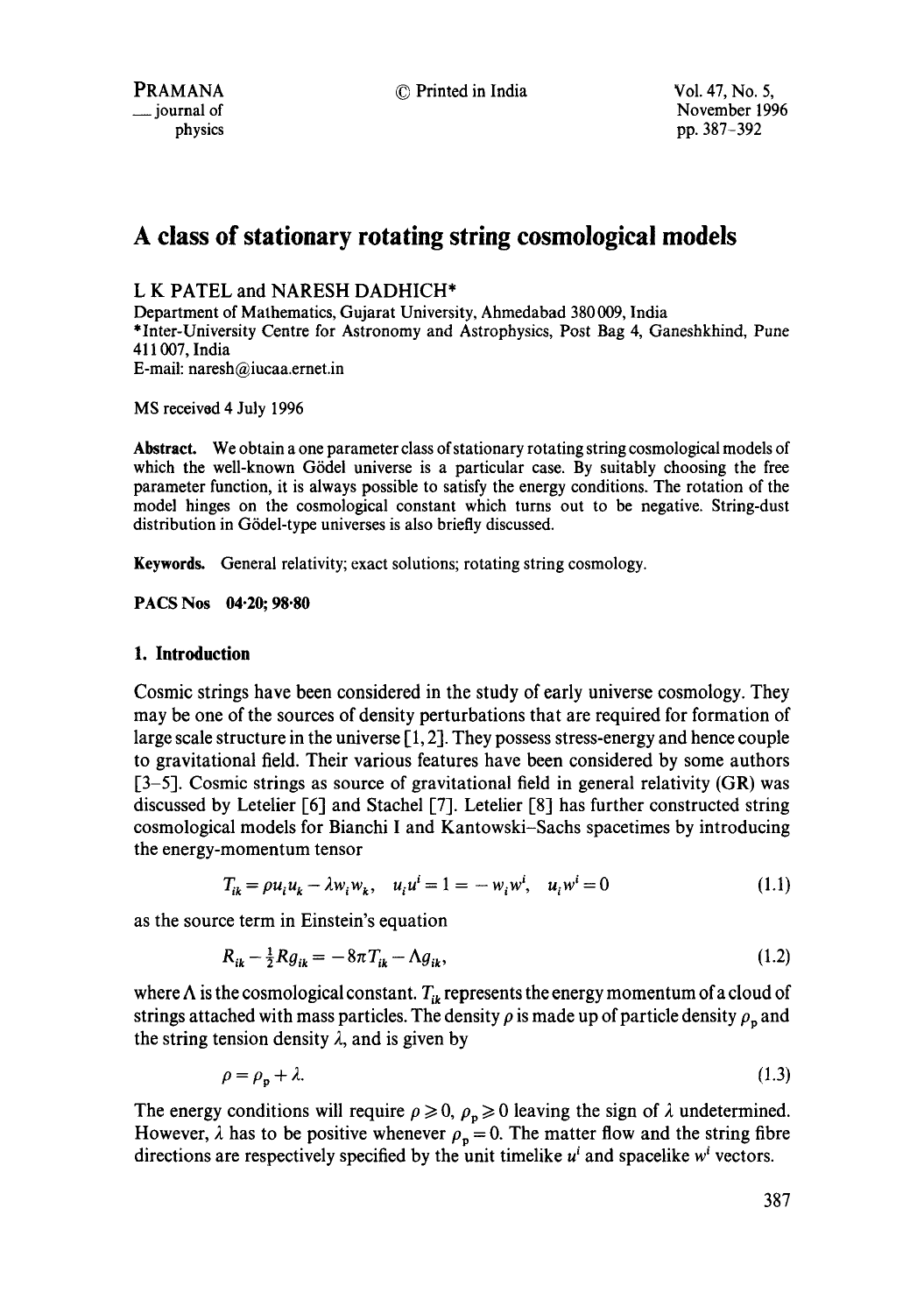## *L K Patel and Naresh Dadhich*

String cosmological models have been studied for Bianchi type spacetimes by several authors [9-13]. It is also shown that, cylindrically symmetric non-singular spacetimes also admit physically reasonable string cosmological models [14]. So far all the models considered are free of rotation.

In this paper we obtain stationary rotating string solutions of Einstein's equation. We have obtained a one parameter class of rotating string spacetimes and the free function can be suitably chosen to satisfy the energy conditions. The well-known rotating G6del universe follows as a special case of this class. It turns out that the cosmological constant  $\Lambda$  plays a very important role in the sense that it measures rotation as well as particle density  $\rho_n$ . We also consider string dust distribution in Gödel universe.

In § 2 we give the basic equations and their solutions are considered in § 3. String dust distribution in Gödel universe is discussed in  $\S 4$  and we conclude with remarks in  $\S 5$ .

#### **2. Basic equations**

We consider the stationary line-element admitting  $R<sup>3</sup>$  group of Killing vectors in the form

$$
ds^{2} = -dx^{2} - \alpha^{2} dy^{2} - dz^{2} + (dt + Hdy)^{2},
$$
\n(2.1)

where  $\alpha$  and H are functions of x alone.

We introduce the orthonormal tetrad  $\theta^1 = dx$ ,  $\theta^2 = \alpha dy$ ,  $\theta^3 = dz$  and  $\theta^4 = dt + H dy$ and in what follows all quantities will be referred to the tetrad frame.

The surviving  $R_{ab}$  are given as follows:

$$
R_{11} = R_{22} = \alpha''/\alpha - H'^2/2\alpha^2,
$$
  
\n
$$
R_{44} = -H'^2/2\alpha^2, \quad R_{24} = -(1/2\alpha)(H'' - H'\alpha'/\alpha),
$$
\n(2.2)

where overhead prime denotes differentiation with respect to x. Substituting this in (1.2) and using (1.1), we get

$$
R_{24} = 0,\t\t(2.3)
$$

$$
R_{11} = -4\pi(\rho + \lambda) - \Lambda,\tag{2.4}
$$

$$
R_{44} = 2\Lambda = 8\pi(\lambda - \rho),\tag{2.5}
$$

where we have used  $u_i = \delta_i^4$  and  $w_i = \delta_i^3$  (string is along the z-axis).

From eqs  $(2.2)$ - $(2.5)$  we readily obtain

$$
H' = m\alpha, \quad 8\pi\rho = m^2 - \alpha''/\alpha, \quad 8\pi\lambda = m^2/2 - \alpha''/\alpha,
$$
 (2.6)

where m is a constant of integration. Clearly  $\rho \geq 0$  is ensured if  $\alpha'' \leq 0$  and the particle density

$$
\rho_{p} = \rho - \lambda = m^{2} / 16\pi \geqslant 0 \tag{2.7}
$$

whereas the cosmological constant

$$
\Lambda = -m^2/4 \leqslant 0. \tag{2.8}
$$

**388 Pramana - J. Phys., Vol. 47, No. 5, November 1996**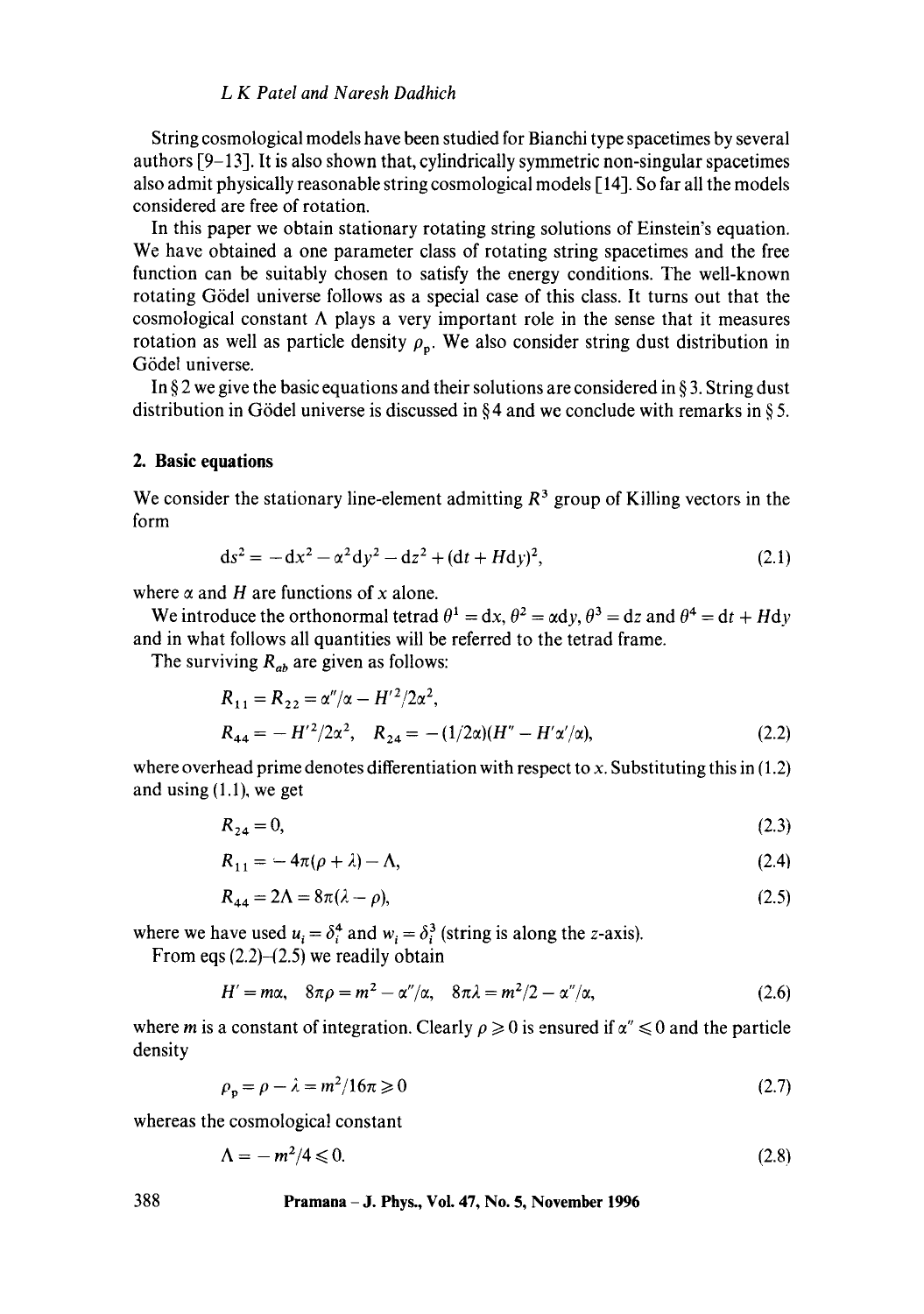The vorticity of the velocity field,  $\Omega = w_{ab}w^{ab}$  turns out to be

$$
\Omega = \sqrt{2}m = 2\sqrt{-2\Lambda} \tag{2.9}
$$

which will vanish only when  $\Lambda = 0$  and so does the particle density  $\rho_p$ .

The metric function  $\alpha$  is undetermined and hence we have one parameter class of rotating string spacetimes. In the following we consider some simple interesting cases.

# **3. Solutions**

*Solution 1.* The simplest case will obviously be  $\alpha = x$  leading to

$$
\lambda = \rho_{\rm p} = \rho/2 = m^2/16\pi, \quad H = mx^2/2. \tag{3.1}
$$

Then the metric reads

$$
ds^{2} = -dx^{2} - x^{2} dy^{2} - dz^{2} + (dt + \frac{1}{2}mx^{2} dy)^{2}.
$$
 (3.2)

*Solution 2.* Let us put  $\lambda = 0$  which will imply  $\alpha = e^{mx/\sqrt{2}}$ ,  $H = \sqrt{2}\alpha$ . Then we obtain

$$
ds^{2} = -dx^{2} - e^{\sqrt{2}mx} dy^{2} - dz^{2} + (dt + \sqrt{2}e^{mx/\sqrt{2}}dy)^{2}
$$
\n(3.3)

which is the well-known Gödel universe [15] with  $8\pi\rho = m^2/2 = -2\Lambda$ .

*Solution* 3. Let us consider the equation of state of the kind  $\rho = (1 + k)\lambda$  where k is a positive constant. Then we have

$$
\alpha'' + \frac{1-k}{2k}m^2\alpha = 0,
$$

the solution of which depends upon the sign of  $(1 - k)/2k$ .

*Case* (i)  $a^2 = ((1 - k)/2k) m^2 > 0$ . In that case,

$$
\alpha = \cos ax, \quad 8\pi\rho = \frac{m^2(1+3k)}{2k}, \quad H = -\frac{m}{a}\sin ax
$$

and the metric reads

$$
ds^{2} = -dx^{2} - \cos^{2} ax dy^{2} - dz^{2} + \left(dt - \frac{m}{a}\sin ax dy\right)^{2}.
$$
 (3.4)

*Case* (ii)  $-b^2 = ((1 - k)/2k) m^2$ . We then obtain

$$
\alpha = e^{bx}
$$
,  $8\pi\rho = \frac{1+k}{2k}$ ,  $H = \frac{m}{b}e^{bx}$ 

and

$$
ds^{2} = -dx^{2} - e^{2bx}dy^{2} - dz^{2} + \left(dt + \frac{m}{b}e^{bx}dy\right)^{2}.
$$
 (3.5)

**Pramana - J. Phys., Vol. 47, No. 5, November 1996 389**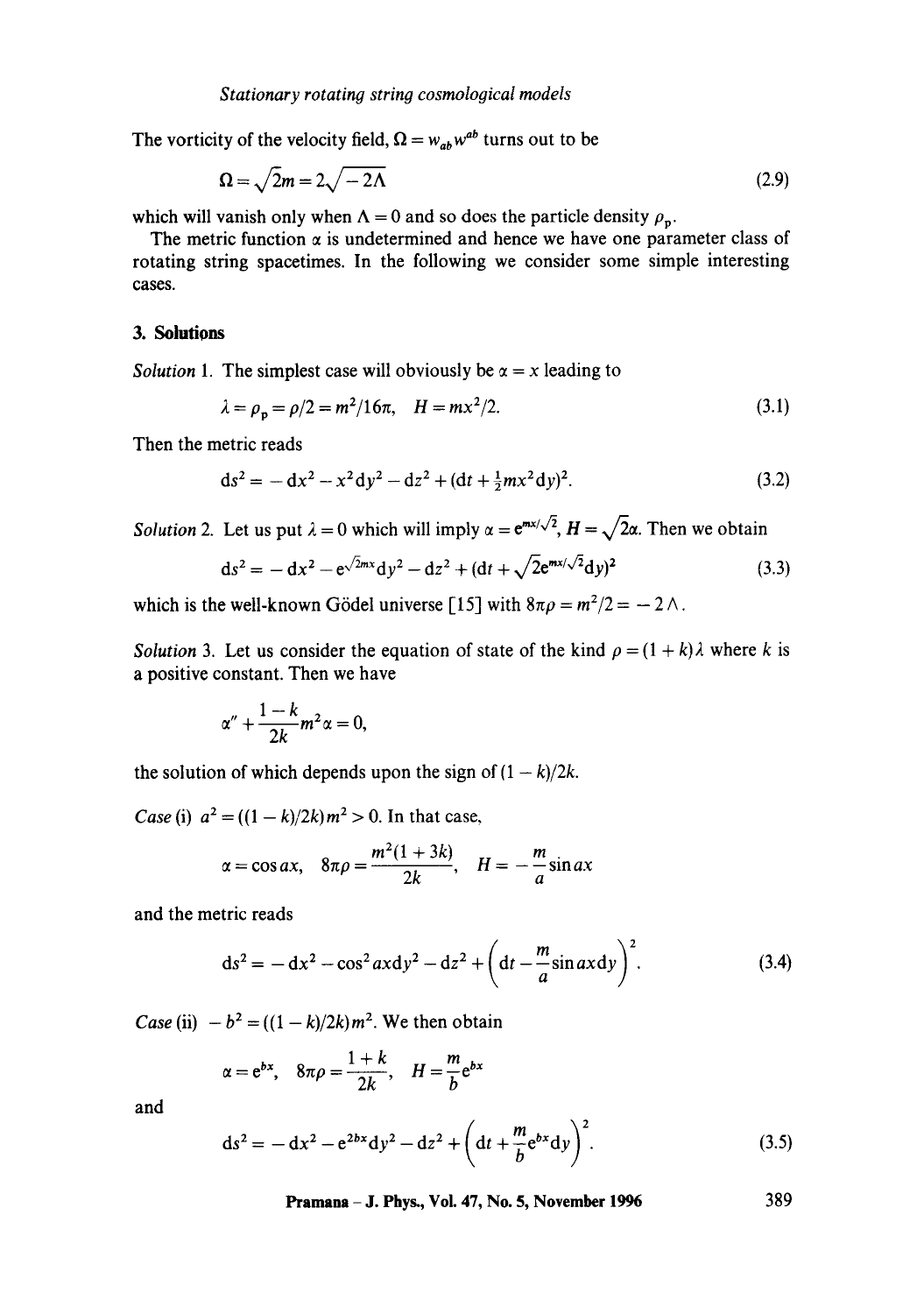#### *L K Patel and Naresh Dadhich*

*Solution* 4. Let us consider the case of vanishing  $\Lambda$  which means  $\rho_p = \Omega = 0$  and  $\rho = \lambda$ . This is the case of the universe filled with the cosmic strings alone. Note that  $\alpha$  still remains free to be chosen. We choose  $\alpha''/\alpha = -n^2$ , n being a constant. Then we get

$$
\rho=\lambda=n^2/8\pi
$$

and the metric has the simple form

$$
ds^{2} = -dx^{2} - \cos^{2} nx dy^{2} - dz^{2} + dt^{2}.
$$
 (3.6)

It is interesting to note that  $\rho$  is a constant and switching that offleads to flat spacetime.

This metric can be transformed to the solution for the interior of a string given by Hiscock and Gott [4, 16]. Raychaudhuri [17] criticized their interpretation and suggested that it would represent a homogeneous magnetic universe with  $\Lambda$ . This is what was exactly done by Patel and Vaidya [18] much earlier.

*Solution* 5. Raychaudhuri and Guha Thakurta [19] have investigated the conditions for the metric (2.1) to be homogeneous from Killing equations without reference to the field equations. These conditions are

$$
\alpha''\alpha - \alpha'^2 = \text{const.}, \frac{H'}{\alpha} = \text{const.}
$$
 (3.7)

All the four solutions cited above satisfy the conditions (3.7). Hence they are homogeneous. But our metric function  $\alpha$  is arbitrary and therefore it is not necessary to satisfy the first condition in (3.7). For example, let us take  $\alpha$  in the form

$$
\alpha = A \cosh^2\left(\frac{m}{2}x\right),\tag{3.8}
$$

where A is a constant.

In this case we have

$$
8\pi\rho = \frac{1}{2}m^2 \operatorname{sech}^2\left(\frac{m}{2}x\right), \quad 8\pi\lambda = -\frac{m^2}{2}\tanh^2\left(\frac{m}{2}x\right),
$$
  

$$
H = \frac{1}{2}mx + \frac{A}{2}\sinh mx.
$$
 (3.9)

Thus the choice (3.8) of  $\alpha$  gives us an inhomogeneous string cosmological model in which the string-dust density is always negative. This solution also satisfies the energy conditions. This is just an illustration of inhomogeneous models.

#### **4. String-dust in Gödel-type universes**

We now remove the cosmological constant  $\Lambda$  and bring in an isotropic pressure by considering geometric strings (string-dust) in the G6del type universes described by the metric (2.1). Here the energy momentum tensor  $T_{ik}$  is given by

$$
T_{ik} = \lambda (u_i u_k - w_i w_k) + (p + \rho) u_i u_k - p g_{ik}.
$$
\n
$$
(4.1)
$$

390 Pramana - J. Phys., Vol. 47, No. 5, November 1996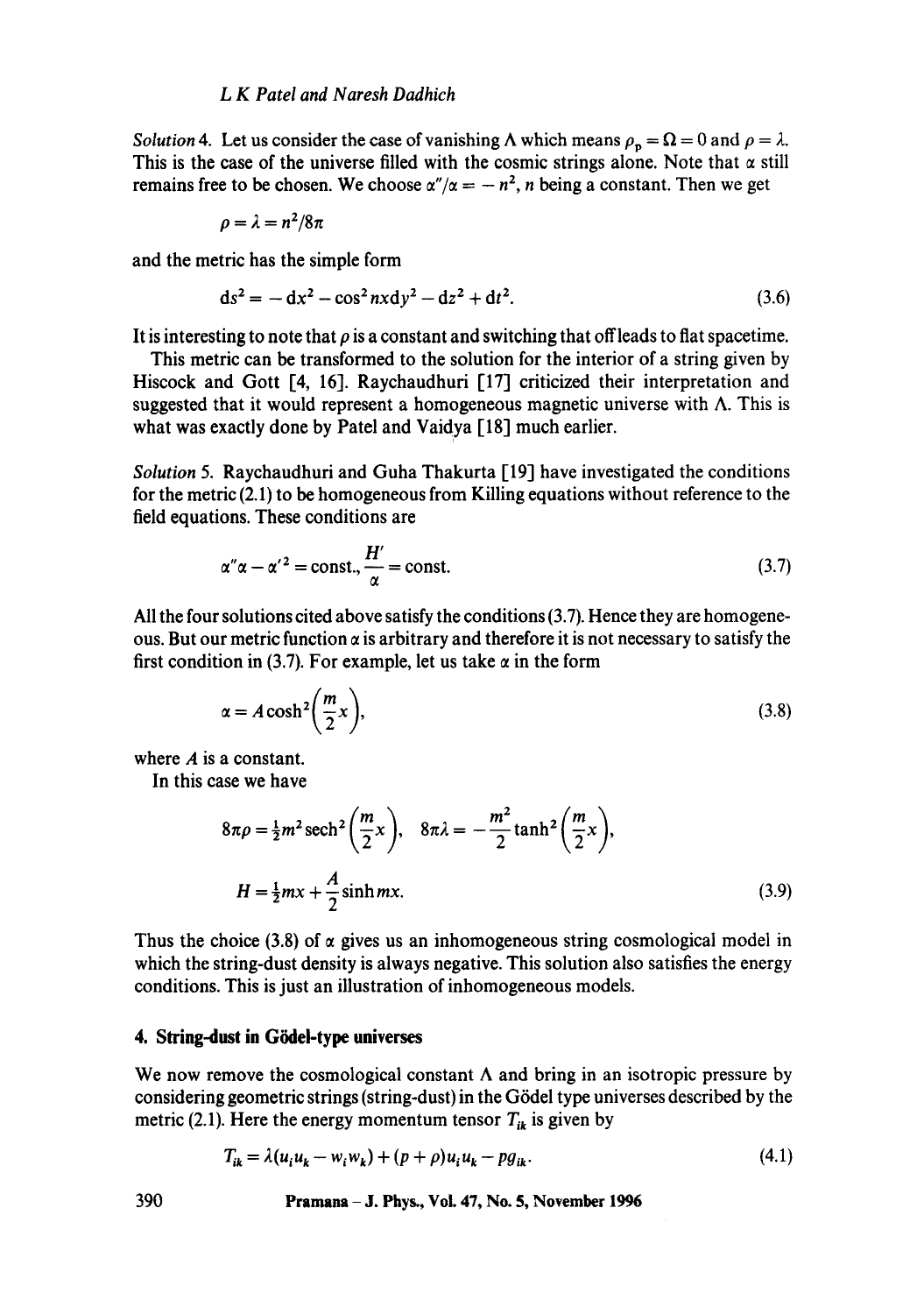It is easy to see that Einstein's field equation (1.2) for  $T_{ik}$  given by (4.1) reduces to the following system of equations:

$$
R_{24} = 0,\t\t(4.2)
$$

$$
8\pi p = -\frac{1}{2}R_{44} = 8\pi\rho, \tag{4.3}
$$

$$
8\pi\lambda = -R_{22}.\tag{4.4}
$$

Using eqs (2.2) we get

$$
\frac{H'}{\alpha} = m = \text{const.}, 8\pi p = 8\pi \rho = \frac{m^2}{2},
$$
  

$$
8\pi \lambda = \frac{m^2}{2} - \frac{\alpha''}{\alpha}.
$$
 (4.5)

Thus by specifying  $\lambda$  or  $\alpha$  the solution gets determined. By taking  $\alpha''/\alpha \leq 0$ , we can make  $\lambda > 0$ .  $\lambda = 0$  gives us the Gödel universe. For different choices of  $\alpha$ , we get different string-dust distributions in Gödel universe.

## **5. Concluding remarks**

It can be easily seen that when  $H^2 - \alpha^2 < 0$  the curve with constant t, x and z is closed. For example, consider the case (ii) of solution 3. It is clear that when  $k < 1$ , the curve  $t =$ const.,  $x =$ const., and  $z =$ const. is closed. However of late there is a growing opinion to keep the question of causality open. There are two opposing views: (i) the laws of physics forbid the occurrence of closed time-like lines [20] and (ii) the laws of physics allow closed time-like lines and nature exhibits them [21, 22]. Thus the question of occurrence of closed timelike curves is far from resolved.

### **Acknowledgements**

The authors are thankful to A K Raychaudhuri for helpful comments. L K Patel wishes to thank IUCAA for the hospitality.

## **References**

- [1] T W S Kibble, *J. Phys.* A9, 1387 (1976)
- [2] Ya B Zeldovich, *Mon. Not. R. Astron. Soc.* 192, 663 (1980)
- [3] A Vilcnkin, *Phys. Rev.* D24, 2082 (1981)
- [4] J R Gott, *Astrophys.* J. 288, 422 (1985)
- [5] D Garfinkle, *Phys. Rev.* D32, 1323 (1985)
- [6] P S Letelier, *Phys. Rev.* D20, 1294 (1979)
- [7] J Stachel, *Phys. Rev.* D21, 2171 (1980)
- [8] P S Letelier, *Phys. Rev.* D28, 2414 (1983)
- [9] K D Krori, T Chaudhuri, C R Mahanta and A Mazumdar, *Gen. Relativ. Gravit.* 22, 123 (1990)
- [10] A Banerjee, A K Sanyal and S Chakraborty, *Pramana J. Phys.* 34, 1 (1990)
- [11] R Tikekar and L K Patel, *Gen. Relativ. Gravit.* 24, 397 (1992)
- [12] R Tikekar and L K Patel, *Pramana J. Phys.* 42, 483 (1994)